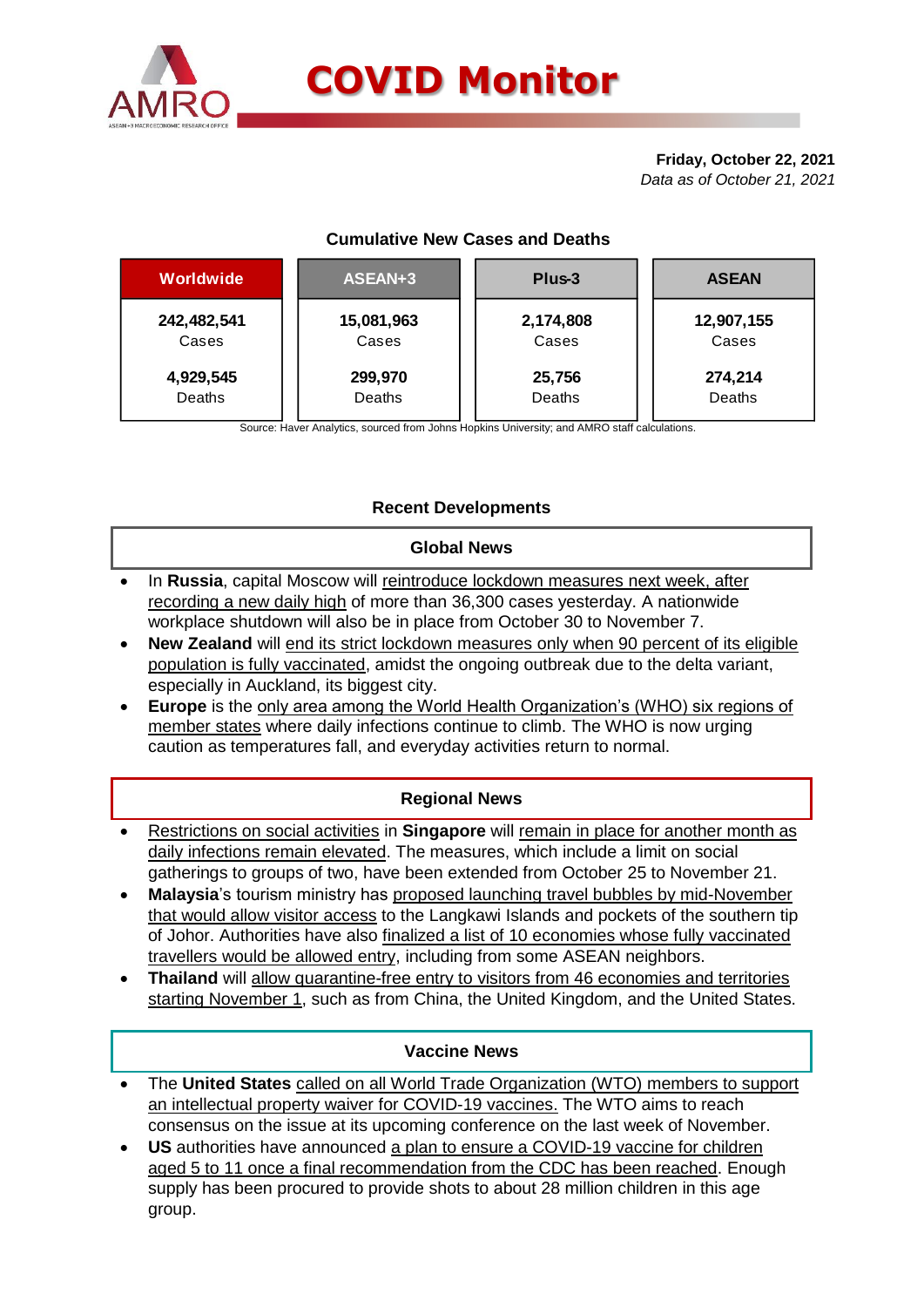|                          |         | <b>Total Cases Cases per 1M</b> | <b>New</b>               | New Cases <sup>1</sup>   | <b>New Cases</b>         | <b>ANew</b>              | $\Delta$ % New           | <b>Total</b>  | <b>New</b>          | <b>Fatality</b> |
|--------------------------|---------|---------------------------------|--------------------------|--------------------------|--------------------------|--------------------------|--------------------------|---------------|---------------------|-----------------|
| <b>Economy</b>           | (000)   | <b>Population</b>               | $\text{Case} \text{s}^1$ | since $2020^2$           | per 1M Pop. <sup>1</sup> | $\text{Case} \text{s}^1$ | $\text{Case} \text{s}^1$ | <b>Deaths</b> | Deaths <sup>1</sup> | Rate (%)        |
| Global                   | 242.483 |                                 | 410.130                  | ᄉᄉ                       |                          | 4,277                    | 0.2                      | 4.929.545     | 6.767               | 2.0             |
| ASEAN+3                  | 15,082  |                                 | 33,618                   | $\overline{\phantom{a}}$ |                          | $-8,327$                 | 0.2                      | 299,970       | 508                 | 2.0             |
| Plus-3                   | 2,175   |                                 | 1,803                    |                          |                          | $-482$                   | 0.1                      | 25.756        | 31                  | 1.2             |
| ASEAN                    | 12,907  |                                 | 31,815                   |                          |                          | $-7,845$                 | 0.2                      | 274,214       | 477                 | 2.1             |
|                          |         |                                 |                          |                          |                          |                          |                          |               |                     |                 |
| China                    | 97      | 69                              | 26                       |                          | $\Omega$                 | 7                        | 0.0                      | 4,636         | 0                   | 4.8             |
| Hong Kong, China         | 12      | 1.612                           | 5                        |                          |                          | 1                        | 0.0                      | 213           | 0                   | 1.7             |
| Japan                    | 1,717   | 13,652                          | 400                      |                          | 3                        | $-237$                   | 0.0                      | 18,182        | 17                  | 1.1             |
| Korea                    | 349     | 6,704                           | 1,373                    |                          | 26                       | $-254$                   | 0.4                      | 2,725         | 14                  | 0.8             |
|                          |         |                                 |                          |                          |                          |                          |                          |               |                     |                 |
| Indonesia                | 4,238   | 15,704                          | 819                      | $\overline{\phantom{a}}$ | 3                        | $-268$                   | 0.0                      | 143,120       | 39                  | 3.4             |
| Malaysia                 | 2.414   | 72,653                          | 6,283                    |                          | 189                      | $-1.701$                 | 0.3                      | 28,234        | 79                  | 1.2             |
| Philippines              | 2,740   | 24,901                          | 5,983                    |                          | 54                       | $-4,777$                 | 0.2                      | 41,237        | 145                 | 1.5             |
| Singapore                | 162     | 28,416                          | 3,386                    |                          | 594                      | 319                      | 2.3                      | 280           | 10                  | 0.2             |
| Thailand                 | 1,822   | 26,782                          | 9,982                    |                          | 147                      | $-505$                   | 0.6                      | 18,559        | 76                  | 1.0             |
|                          |         |                                 |                          |                          |                          |                          |                          |               |                     |                 |
| <b>Brunei Darussalam</b> | 11.54   | 25,592                          | 245                      |                          | 543                      | 21                       | 2.3                      | 79            | 2                   | 0.7             |
| Cambodia                 | 117.35  | 7,010                           | 211                      | м                        | 13                       | $-36$                    | 0.2                      | 2,704         | 17                  | 2.3             |
| Lao PDR                  | 34.00   | 4,679                           | 483                      |                          | 67                       | $-51$                    | 1.5                      | 49            | 2                   | 0.1             |
| Myanmar                  | 491.58  | 9,209                           | 1,038                    |                          | 19                       | $-376$                   | 0.2                      | 18,465        | 30                  | 3.8             |
| Vietnam                  | 877.54  | 9,102                           | 3,385                    |                          | 35                       | $-473$                   | 0.4                      | 21,487        | 77                  | 2.4             |
|                          |         |                                 |                          |                          |                          |                          |                          |               |                     |                 |
| Australia                | 154     | 5.948                           | 2,253                    |                          | 87                       | $-55$                    | 1.5                      | 1,611         | 15                  | 1.0             |
| Brazil                   | 21,697  | 102,648                         | 12,158                   |                          | 58                       | 775                      | 0.1                      | 604,679       | 369                 | 2.8             |
| France                   | 6,932   | 106,660                         | 4,632                    | $\lambda$                | 71                       | 484                      | 0.1                      | 115,061       | 25                  | 1.7             |
| Germany                  | 4,447   | 53,596                          | 13,152                   |                          | 158                      | 4,681                    | 0.3                      | 94,995        | 66                  | 2.1             |
| India                    | 34,127  | 24,919                          | 12,837                   |                          | 9                        | $-4,595$                 | 0.0                      | 452,811       | 142                 | 1.3             |
| <b>United Kingdom</b>    | 8,682   | 129,088                         | 52,051                   |                          | 774                      | 13,330                   | 0.6                      | 139,562       | 189                 | 1.6             |
| <b>United States</b>     | 45,092  | 136.208                         | 75,939                   |                          | 229                      | $-10.807$                | 1.2                      | 729,691       | 1.662               | 1.6             |

#### **ASEAN+3 and Selected Economies: COVID-19 Cases and Deaths**

Source: Haver Analytics, sourced from Johns Hopkins University; and AMRO staff calculations.

1/ Values show the 7-day average. 2/ Since January 31, 2020.

### **ASEAN+3 and Selected Economies: Cumulative Vaccines Administered**

### **ASEAN+3 and Selected Economies: Vaccinations and Aspired Population Coverage**







- 
- Aspired 2021 target

 $\Box$  To be vaccinated to reach 2021 target  $\Box$  Vaccinated with at least one dose

Sources: Our World in Data via Haver Analytics; various media sources; Economist Intelligence Unit; and AMRO staff estimates and calculations. Note: Percent of population vaccinated shows total administered doses divided by two to reflect the two-dose regime of most vaccines—it does not necessarily reflect the actual number of fully vaccinated people. Aspired 2021 targets and completion dates of widespread vaccination are goals, forecasts, or estimates.

Source: Haver Analytics, sourced from Our World in Data; and AMRO staff calculations.

Note: Single vaccination doses only. This does not measure the number of people vaccinated, as two doses are required with most available vaccines. Data is reported at irregular intervals; numbers show latest available.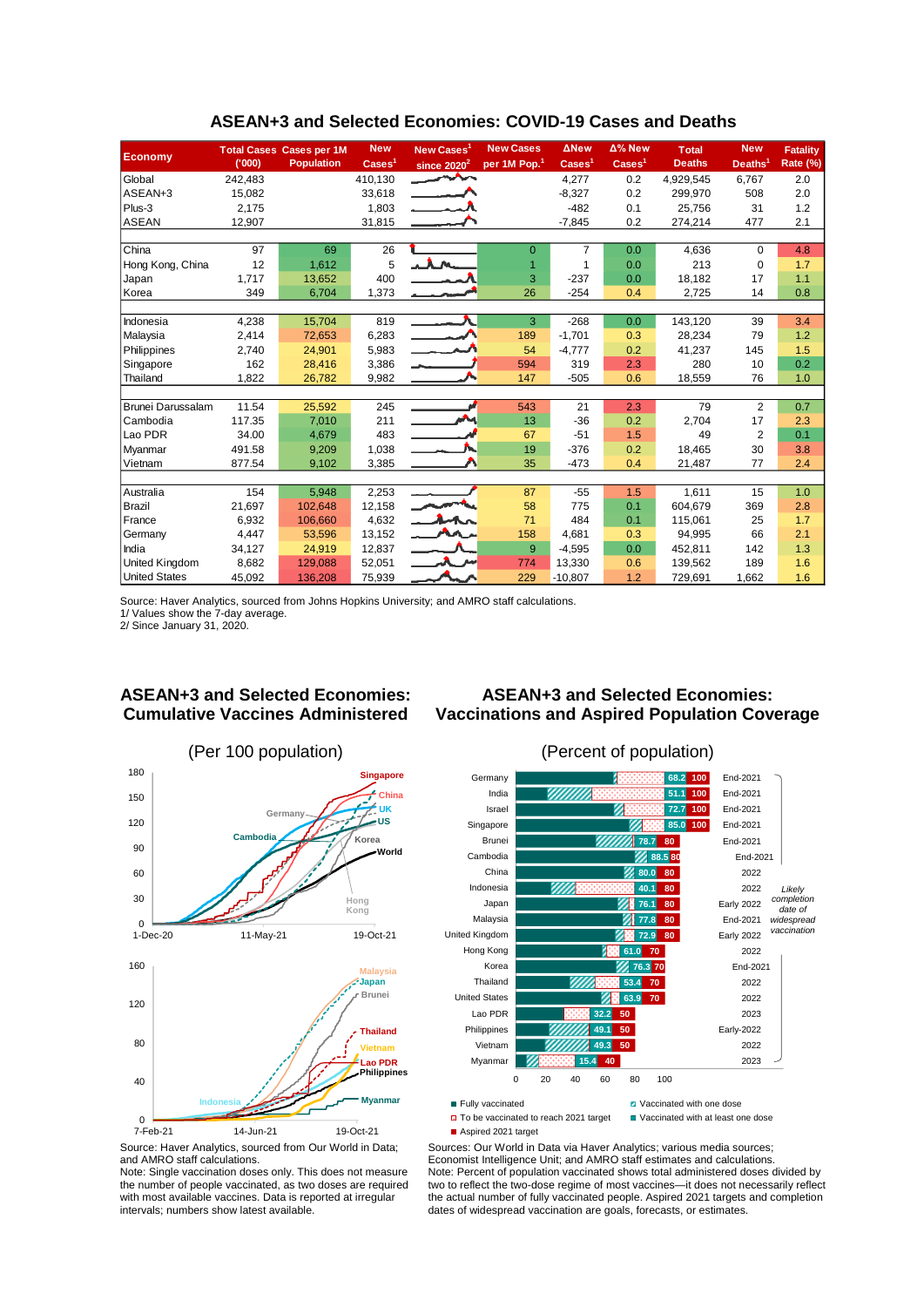



Source: Haver Analytics, sourced from Johns Hopkins University; and AMRO staff calculations.